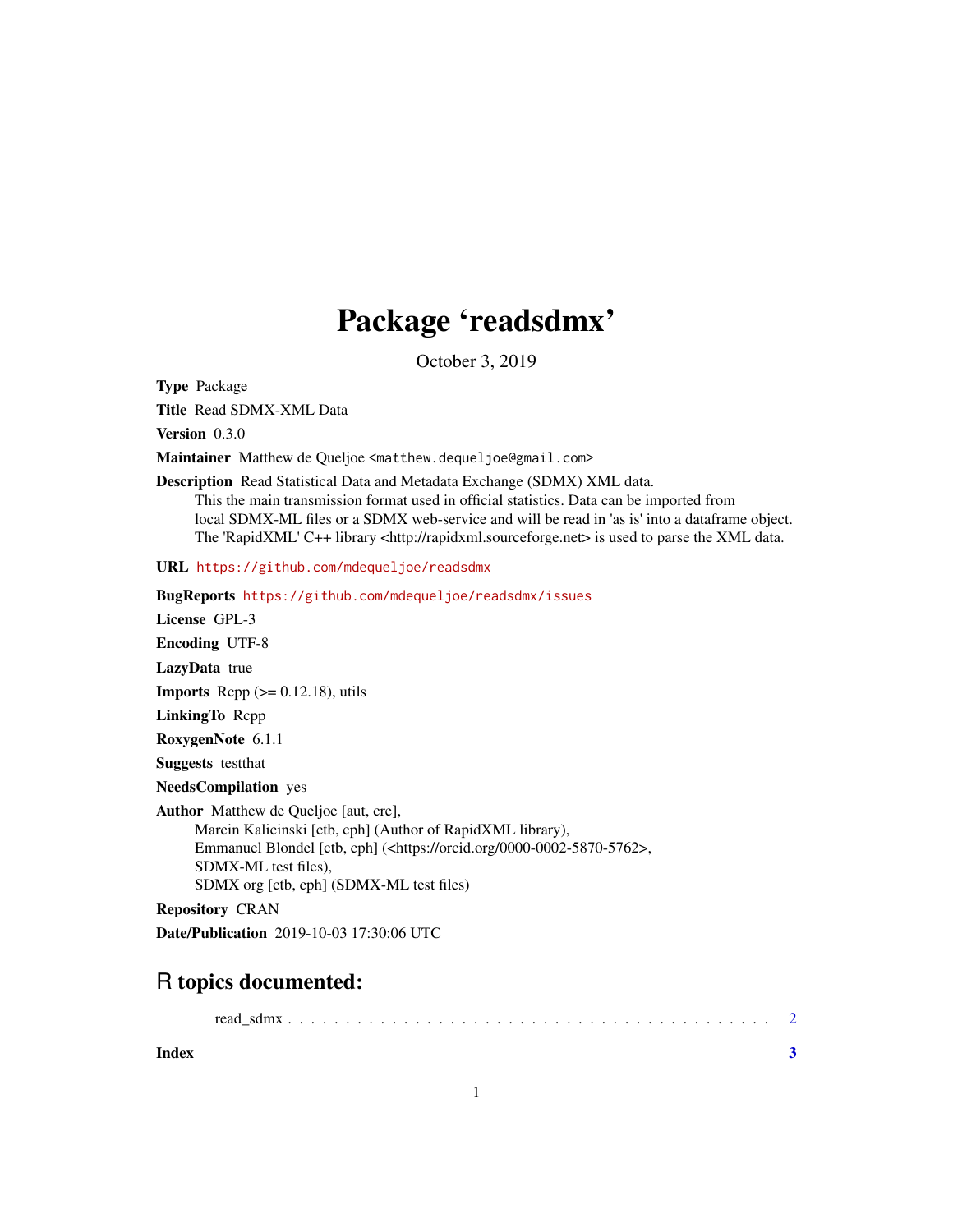<span id="page-1-0"></span>

#### Description

read SDMX data into R as dataframes

#### Usage

```
read_sdmx(path, destfile = tempfile(fileext = ".xml"), quiet = TRUE,
 method = "libcurl", mode = "w", ...)
```
#### Arguments

| path       | Character; the path to an SDMX-ML xml file                                                                                                                                                                                                                                                            |
|------------|-------------------------------------------------------------------------------------------------------------------------------------------------------------------------------------------------------------------------------------------------------------------------------------------------------|
| destfile   | a character string (or vector, see url) with the name where the downloaded file<br>is saved. Tilde-expansion is performed.                                                                                                                                                                            |
| quiet      | If TRUE, suppress status messages (if any), and the progress bar.                                                                                                                                                                                                                                     |
| method     | Method to be used for downloading files. Current download methods are "internal",<br>"wininet" (Windows only) "libcurl", "wget" and "curl", and there is a<br>value "auto": see 'Details' and 'Note'.<br>The method can also be set through the option "download, file, method": see<br>$options()$ . |
| mode       | character. The mode with which to write the file. Useful values are "w", "wb"<br>(binary), "a" (append) and "ab". Not used for methods "wget" and "curl".<br>See also 'Details', notably about using "wb" for Windows.                                                                                |
| $\ddots$ . | allow additional arguments to be passed, unused.                                                                                                                                                                                                                                                      |

#### Details

read\_sdmx returns a dataframe with the SDMX data 'as-is' which means that all columns will be character vectors. The base R function 'download.file' is used when a url is provided to read\_sdmx.

#### Value

data.frame object

#### Examples

```
f <- system.file("extdata/compact_2.0.xml", package = "readsdmx")
d <- readsdmx::read_sdmx(f)
```
 $u < -$ 

```
"https://stats.oecd.org/restsdmx/sdmx.ashx/GetData/HH_DASH/..Q/all?format=compact_v2"
d <- readsdmx::read_sdmx(u)
```